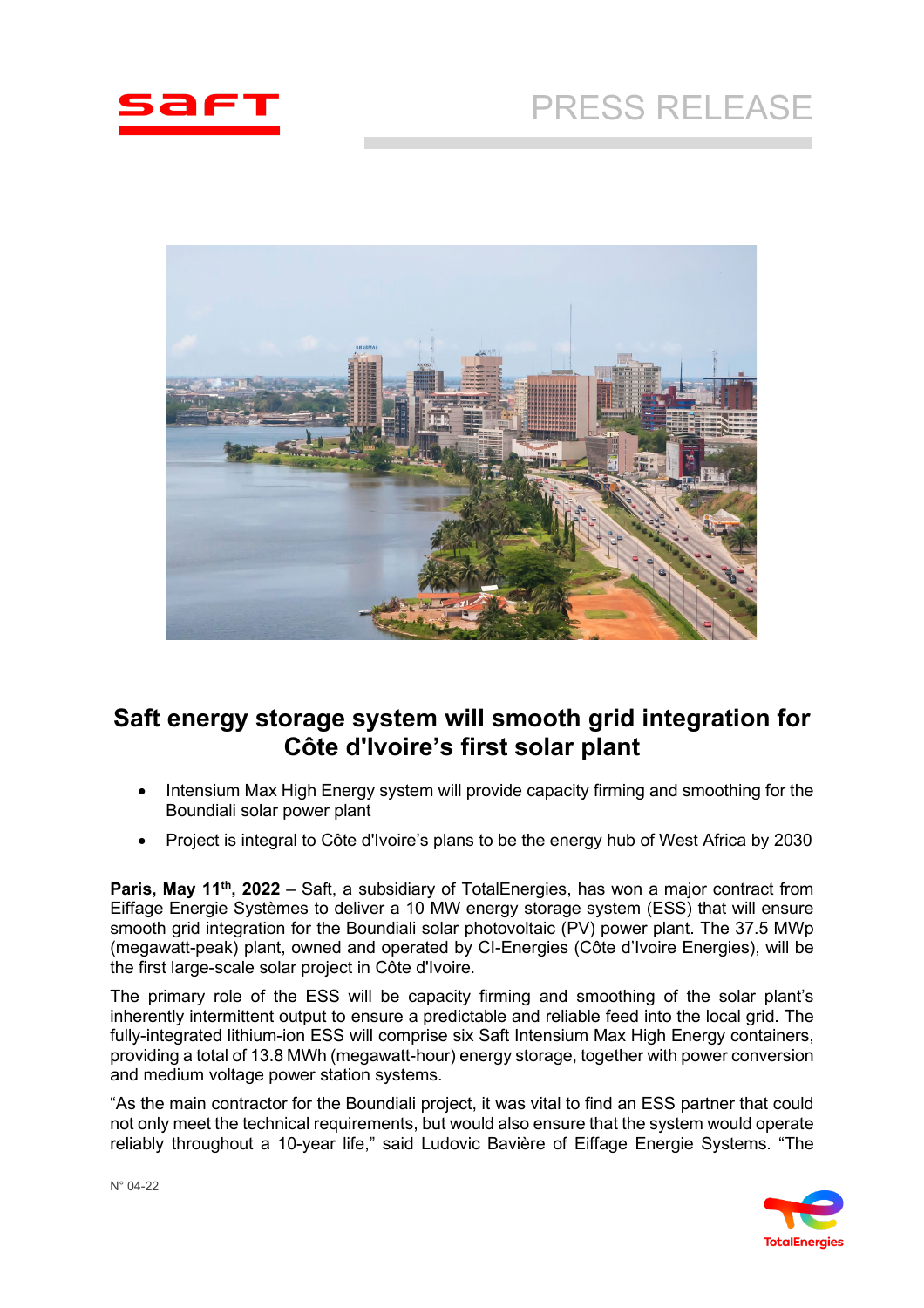

quality of our discussions and a previous experience reassured us of Saft's abitity to carry out this strategic project for our client, CI-Energies".

Côte d'Ivoire had an installed electricity production capacity of 2229 MW in 2019 and is expected to double its production by 2030. Electricity supply is currently largely provided by thermal energy and hydroelectric dams. The government aims to make the country the energy hub of West Africa by 2030 with an energy mix of 42 percent renewables.

Boundiali, a city of around 40,000 in the north of Côte d'Ivoire, will soon be home to the country's first solar power plant. It will produce clean electricity for around 30,000 households, avoid the emission of 27,000 tonnes of  $CO<sub>2</sub>$ , and will help create 300 jobs in the region.

The area is classified as a semi-arid zone with a hot and very dry climate. In addition to ensuring reliability and long-life in ambient temperatures that can reach 37°C, the battery containers are designed to resist hot and dusty winds.

The ESS will rapidly charge or discharge its lithium-ion batteries to accommodate the intermittent output from the solar power plant. It then provides a smooth generation profile, equivalent to the plant's output averaged over 30 minutes, that can be easily accepted by the local grid. This ensures most effective use of valuable decarbonized electricity

CI Energies is also planning to test the ESS in other network support options such as ramp rate control, frequency support, reactive power support and black start. This will provide useful data on the aging of the battery in different service stacking scenarios.

The Saft ESS is scheduled for commissioning at the Boundiali site in September 2022.

#### **About Saft**

Saft specializes in advanced technology battery solutions for industry, from the design and development to the production, customization and service provision. For more than 100 years, Saft's longer-lasting batteries and systems have provided critical safety applications, back-up power and propulsion for our customers. Our innovative, safe and reliable technology delivers high performance on land, at sea, in the air and in space. Saft is powering industry and smarter cities, while providing critical back-up functionality in remote and harsh environments from the Arctic Circle to the Sahara Desert.

Saft is a wholly owned subsidiary of TotalEnergies, a broad energy company that produces and markets energies on a global scale: oil and biofuels, natural gas and green gases, renewables and electricity.

We energize the world. [www.saftbatteries.com](http://www.saftbatteries.com/)